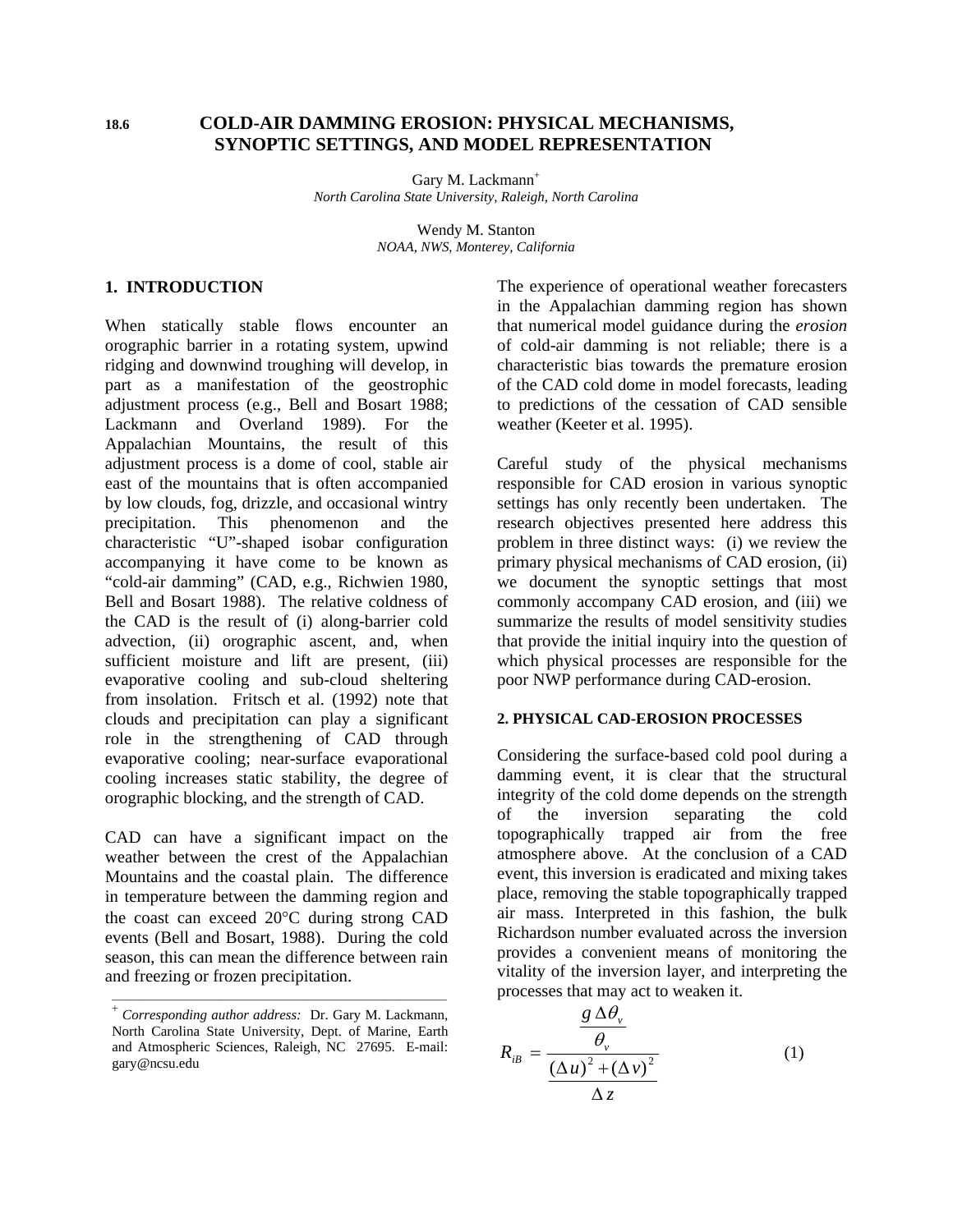The numerator in (1) is proportional to the strength of the capping inversion, and the denominator is the strength of the wind shear across the inversion layer. Large shear or a weak inversion lead to a small Richardson number and a greater chance of entrainment and turbulent mixing across the inversion. Such mixing is ultimately responsible for the eradication of the cold dome.

Examination of observational data during the erosion period of many CAD events over the past several years, and analysis of numerical and observational case studies of CAD demise has elucidated the mechanisms primarily responsible for CAD erosion. These five mechanisms are not entirely independent of one another, and include (i.) differential thermal advection, (ii.) solar heating, (iii.) lower-tropospheric divergence, and (iv.) shear-induced mixing (entrainment) across the top of the cold dome. A fifth mechanism that relates to several of these processes is the advance of the coastal/warm front that often marks the eastern/southern terminus of the CAD cold dome.

# *2.1. Differential thermal advection*

Operational forecasters in the Appalachian damming region have long recognized that warm advection aloft in conjunction with shallow cold advection near the surface serves to strengthen the capping inversion during CAD events. Warm advection aloft can also promote ascent, providing clouds and precipitation that can further stabilize and protect the CAD cold dome. However, it is less widely recognized that *cold advection aloft frequently serves to weaken the inversion during CAD erosion*. Furthermore, cold advection favors quasigeostrophic descent, aiding in the dissipation of cloud cover and in some instances allowing solar heating to further weaken the capping inversion. CAD erosion cases that are dominated by cold advection aloft are characterized by "topdown" erosion of the cold dome.

Cold advection aloft can develop in the wake of a coastal cyclone, following a cold-frontal passage, or during the passage of a cold-front aloft (CFA). A distinguishing characteristic in cases in which erosion is dominated by differential thermal advection is that cooling above the inversion is more pronounced than warming below.



Figure 1. Time series of inversion strength (solid line plotted with scale on right ordinate), 1000-mb thermal advection (blue bars), and 850-mb thermal advection (maroon bars) for the CAD-erosion event of 30 October 2002.

Figure 1 shows an example in which the strength of the inversion (given by the solid line) at Greensboro, NC in a model-simulated CAD event initially increases with warm advection aloft and cold advection near the surface, but later decreases rapidly as cold advection commences at the 850 mb level (above the inversion).

## *2.2. Solar heating*

Earlier studies demonstrate that the presence or absence of cloud cover is a major factor in dictating the magnitude of sensible weather impact during CAD events (Bailey et al. 2003). However, when cloud cover begins to erode, solar heating can act to warm the near-surface cold dome, thereby weakening the inversion and promoting mixing. These "bottom-up" erosion cases are most common during spring, summer, and fall, and are obviously promoted when cloud cover is broken or absent. In these cases, it is warming below the inversion, rather than cooling above, that is the primary weakening mechanism.

An idealized depiction of how rawinsonde soundings might appear in the center of the damming region is provided in Fig. 2. Here, we see that temperatures and dew points aloft do not exhibit much change, but lower-tropospheric drying allows solar heating to warm the surface.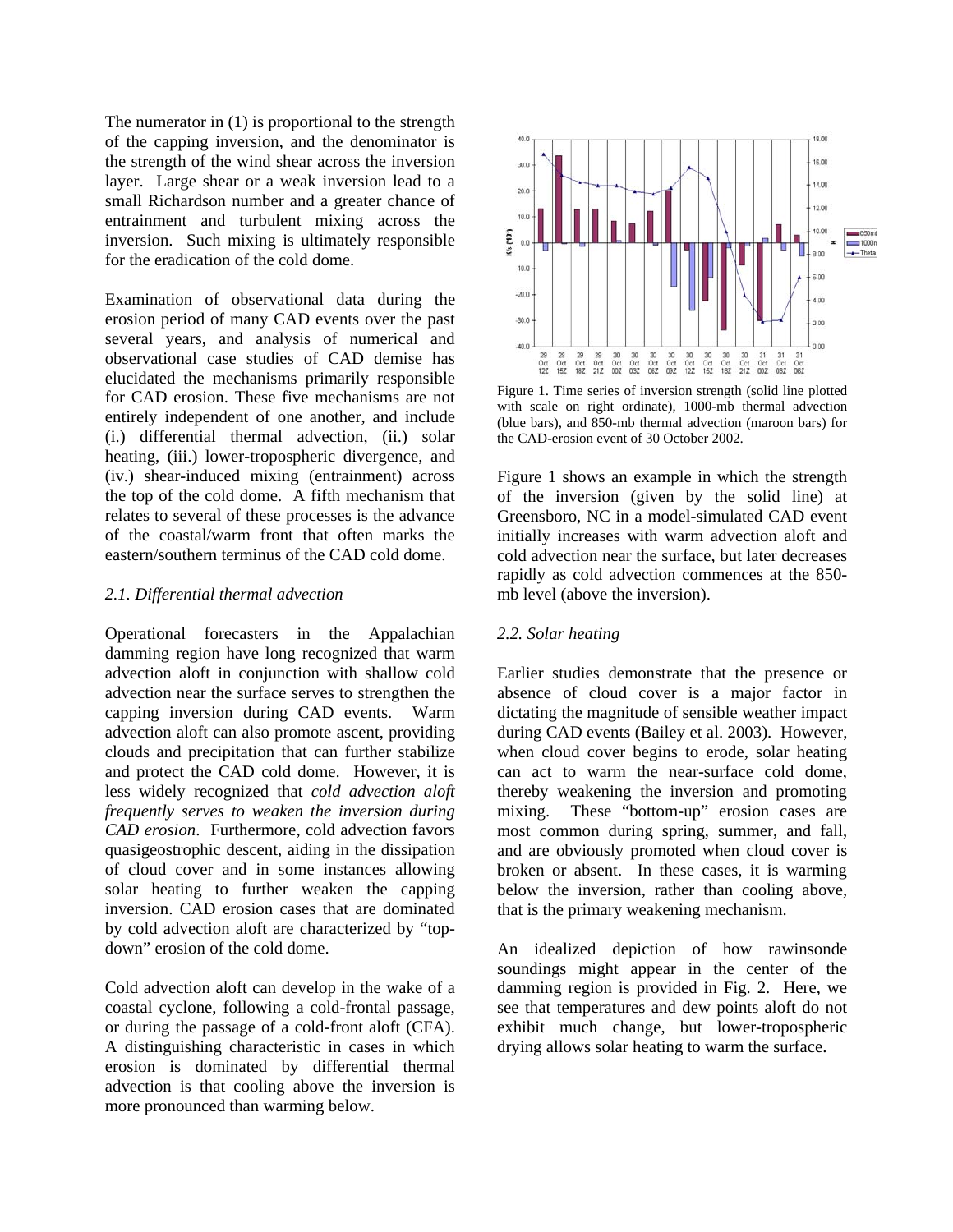

Figure 2. Idealized before and after sequence of soundings during a CAD erosion event. The solid lines depict temperature and dew point (in skew-T format) during a damming event, while the dashed lines represent these quantities at a later time, after solar heating has acted to warm the lower troposphere.

## *2.3. Lower-tropospheric divergence*

During the mature stage of a cold-air damming event, it is typical for strong northeasterly winds to develop in the southern damming region with lighter wind to the north in Virginia. This leads to a general pattern of velocity divergence within the cold dome, as the cool, stable air "drains" away to the southwest. If the parent high (cold air source) to the north is no longer in a favorable position to replenish the cold dome, this divergence serves to reduce the depth of the cold air, making the cold dome more susceptible to erosion. Also, the divergence implies subsidence through continuity, which can help to dry the dome and allow solar radiation to penetrate to the surface.

In other cases, for example when a strong cyclone develops along or moves up the East Coast, acceleration of the cold-dome air towards the region of rapid pressure falls will also contribute to divergence and a reduction in cold-dome depth.

## *2.4. Shear-induced mixing*

As the inversion weakens due to other mechanisms, eventually mixing may take place and result in cold dome erosion. However, in some instances the Richardson number reduction is more the result of increasing shear across the inversion layer rather than a weakening of the inversion. For example, in some settings a southerly low-level jet will develop above the CAD layer in association with a cyclone to the west or northwest of the damming region. At the periphery of the cold dome, the shear may become sufficiently large to result in entrainment and mixing, and erosion of the cold dome. This is another form of "top-down" CAD erosion.

#### *2.5. Advance of coastal/warm fronts*

Although frontal advance is related to all of the factors listed above, it is useful to monitor CAD erosion in terms of the movement of frontal boundaries marking the edge of the cold dome. For example, when pressures fall to the north of the damming region due to the approach of a synoptic cyclone, divergence within the cold dome may enhance the inland penetration of the coastal front, as evident in the example shown in Fig. 3.



Figure 3. Example of the inland movement of a coastal/warm front during the demise of a cold-air damming event from February 2000. Details of this case are found in Brennan et al. 2003.

# **3. SYNOPTIC SETTINGS OF CAD EROSION**

Earlier studies (e.g., Bailey et al. 2003) have shown that there are several distinct "flavors" of cold-air damming, and that these events can be stratified according to the relative importance of diabatic processes (e.g., evaporational cooling) to synoptic-scale forcing (e.g., the strength and location of the "parent high"). However, this research also demonstrated that the processes leading to the erosion and ultimate demise of the damming event are independent of the CAD onset mechanisms. Stanton (2003) examined 90 cases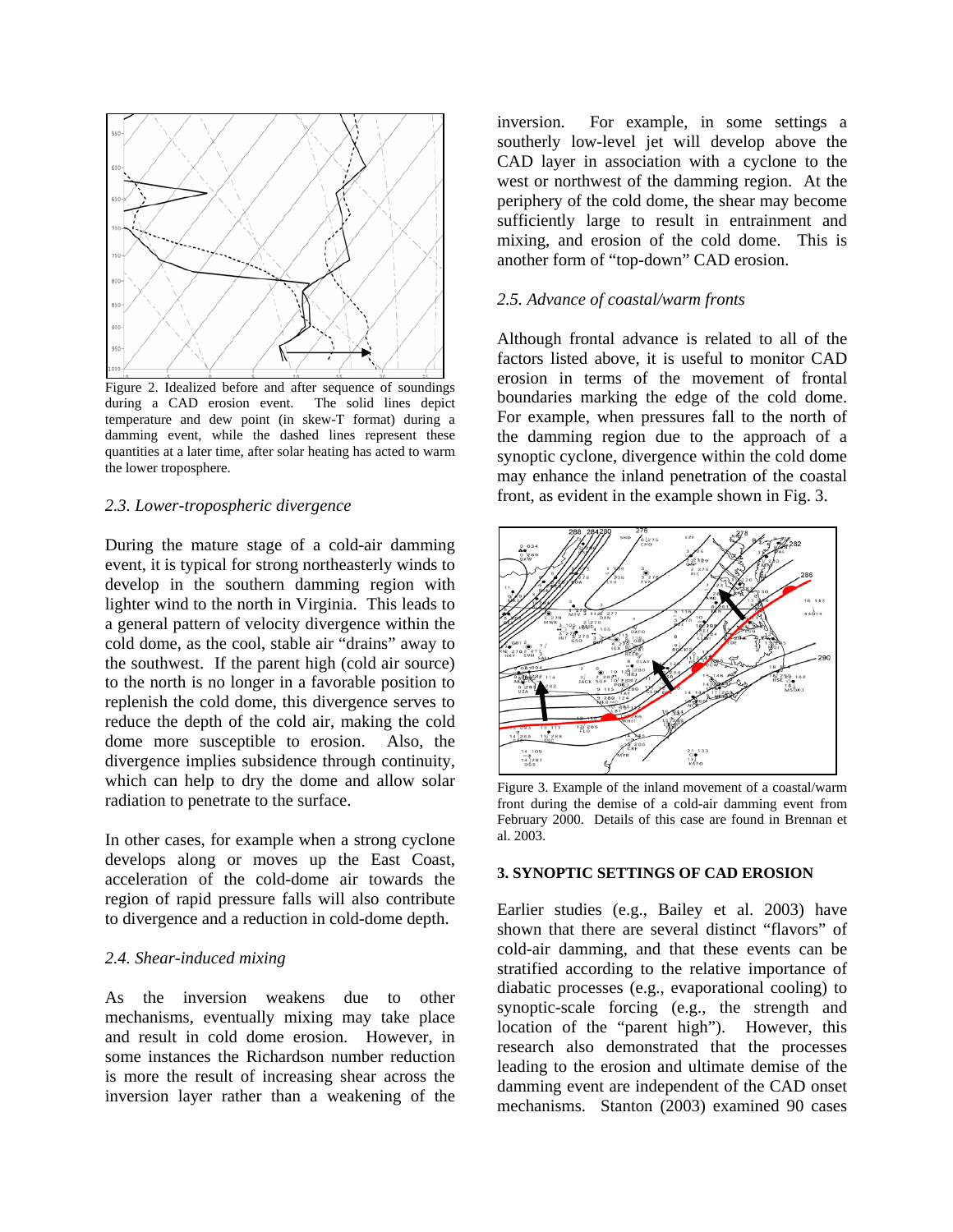of "classical" cold-air damming and was able to identify four distinct synoptic patterns that are characteristically associated with CAD erosion. These scenarios are dubbed (i.) coastal cyclone, (ii.) cold-frontal passage, (iii.) residual cold pool, and (iv.) northwestern low. Below we present composites of each of these categories along with a discussion of the physical erosion mechanisms most likely to be active in each setting.

#### *3.1. Coastal cyclone*

In approximately 27% of the CAD erosion events, the synoptic setting featured a cyclone developing or redeveloping along the coast, as depicted in the composite shown below. In these situations, cold advection aloft and near-surface divergence were typically observed as the primary erosion mechanisms. During cases of weak cyclogenesis, the CAD dome was maintained despite an unfavorable synoptic environment. For example, during an event on 30 October 2002, the cold dome was observed shifting towards the coast in response to pressure falls associated with a cyclone developing there (not shown).



Figure 4. Composite sea-level pressure (solid black, contour interval 2 mb) and 500-mb Geopotential height (dashed blue, contour interval 6 dam) for the coastal low erosion scenario.

#### *3.2 Cold-frontal passage*

During approximately 16% of the CAD erosion events studied, the cold dome demise was accompanied by the passage of a synoptic cold front.



Figure 5. As in Fig. 4, except for cold-frontal passage erosion scenario.

In these situations, cold advection aloft, downslope flow east of the Appalachian Mountains, and subsidence were typically observed. The subsidence led to drying and dissipation of cloud cover, allowing solar heating to contribute to CAD demise in some cases.

## *3.3 Residual cold pool*

In approximately 27% of the CAD-erosion events studied, there was no prominent synoptic feature in the vicinity at the time of CAD demise. Rather, the parent anticyclone typically weakened and moved offshore, leaving a residual pool of cool, dry air over the damming region. In these instances, solar heating was a primary factor in eliminating the CAD inversion, as there was no strong thermal advection signature.



Figure 6. As in Fig. 4, except for residual cold pool erosion scenario.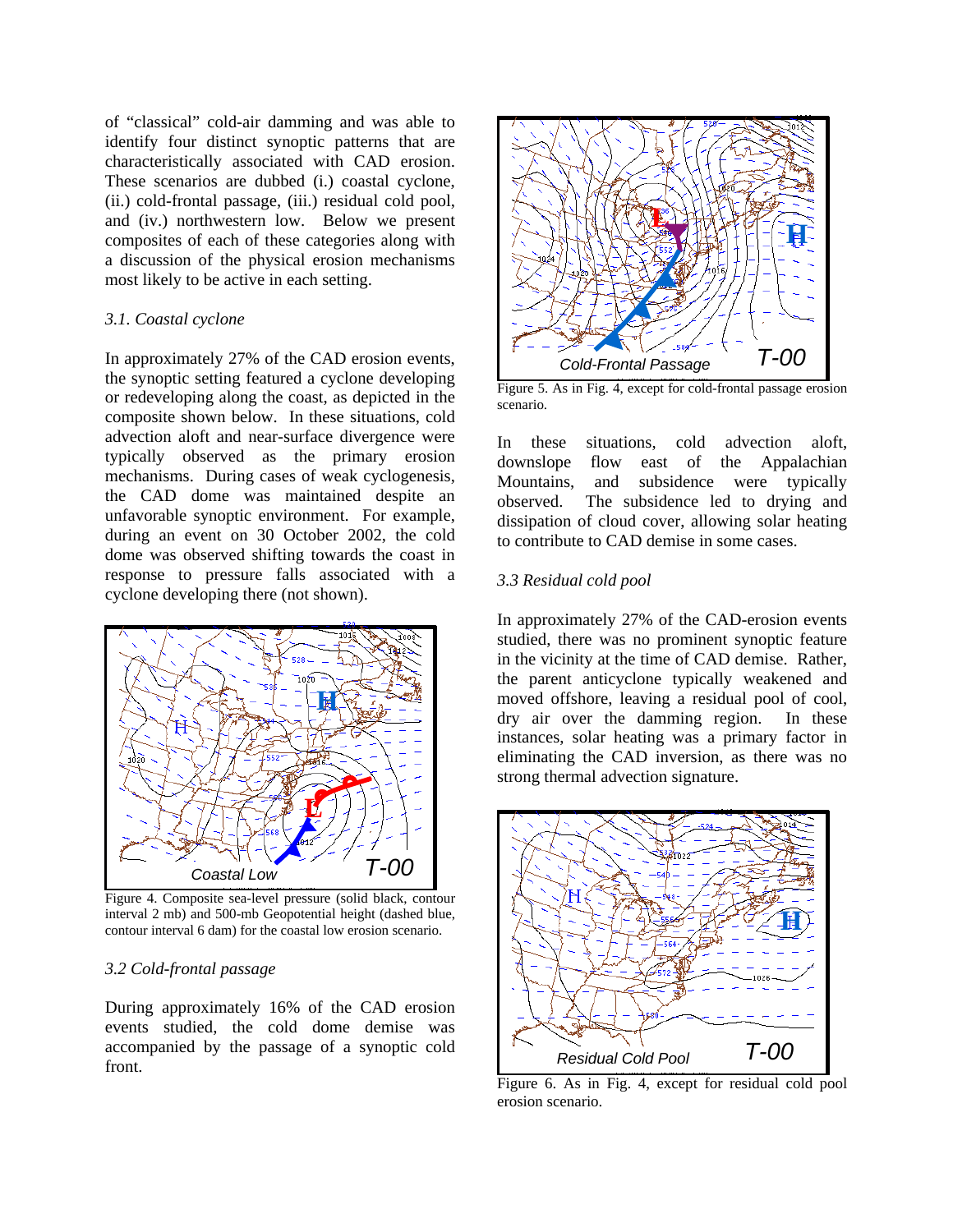## *3.4. Northwestern low*

The large-scale synoptic pattern accompanying the northwest low erosion scenario is similar to that for the cold-frontal passage, with the notable difference that the CAD erosion was complete prior to the arrival of the cold front in the damming region. These events comprised approximately 29% of those studied in the initial climatology of Stanton (2003).

Candidate erosion processes in these events include shear-induced mixing at the inversion, near-surface divergence, and solar heating. However, in some instances where a CFA moves ahead of the surface cold front, it is possible that cold advection aloft could also contribute to the CAD demise.

The northwest low perhaps represents the biggest challenge to operational NWP models, which frequently erode the cold dome prematurely in these situations. Thus, the model forecast will indicate sensible weather conditions typical of the warm sector, when in fact low clouds, fog, drizzle, and cool temperatures will often prevail for many hours after the model has indicated CAD demise. We speculate that the difficulties arise in part due to the challenge of modeling solar radiation interactions with shallow cloud cover within the cold dome.



Figure 7. As in Fig. 4, except for northwest low erosion scenario.

## **4. MODEL REPRESENTATION**

Of the physical erosion mechanisms discussed in section 2, we expect that operational NWP models should have a realistic depiction of synoptic-scale cold advection. This means that for events in which the erosion is dominated by cold advection aloft, one would expect that the model would provide a reasonably accurate solution. This suggests that the cold-frontal erosion scenario should generally be well-handled, provided that the model has an accurate depiction of the frontal timing and strength. For the coastal low erosion scenario, the model would do well as long as there was an accurate handle on the coastal cyclone itself.

A more difficult process for models to accurately represent is the interaction between solar heating and the shallow cloud cover that often characterizes decaying CAD events. Here, the ability of the model to accurately time the CAD demise will depend on model representation of a shallow stratus or stratocumulus layer. Experience with the NCEP Eta model has shown that this model tends to overestimate surface heating in these situations, bringing the CAD event to a premature demise (Stanton 2003). Thus, the residual cold pool and northwest low erosion scenarios may exhibit large model error. Furthermore, events that tend to end as coldfrontal passage scenarios in the real atmosphere may appear to end as northwest low scenarios in the model atmosphere.

## **5. CONCLUSIONS AND FUTURE WORK**

In this preprint we have summarized results from both climatological and case studies of Appalachian CAD erosion. Five CAD erosion mechanisms were discussed: cold-advection aloft, solar heating, lower-tropospheric divergence, entrainment across the CAD inversion, and the advance of coastal or warm frontal boundaries.

Examination of many CAD cases revealed that four distinct synoptic settings accompany CAD erosion. Composites of these scenarios suggest that each erosion setting is preferentially accompanied by certain erosion mechanisms. Some of these mechanisms are well-handed by